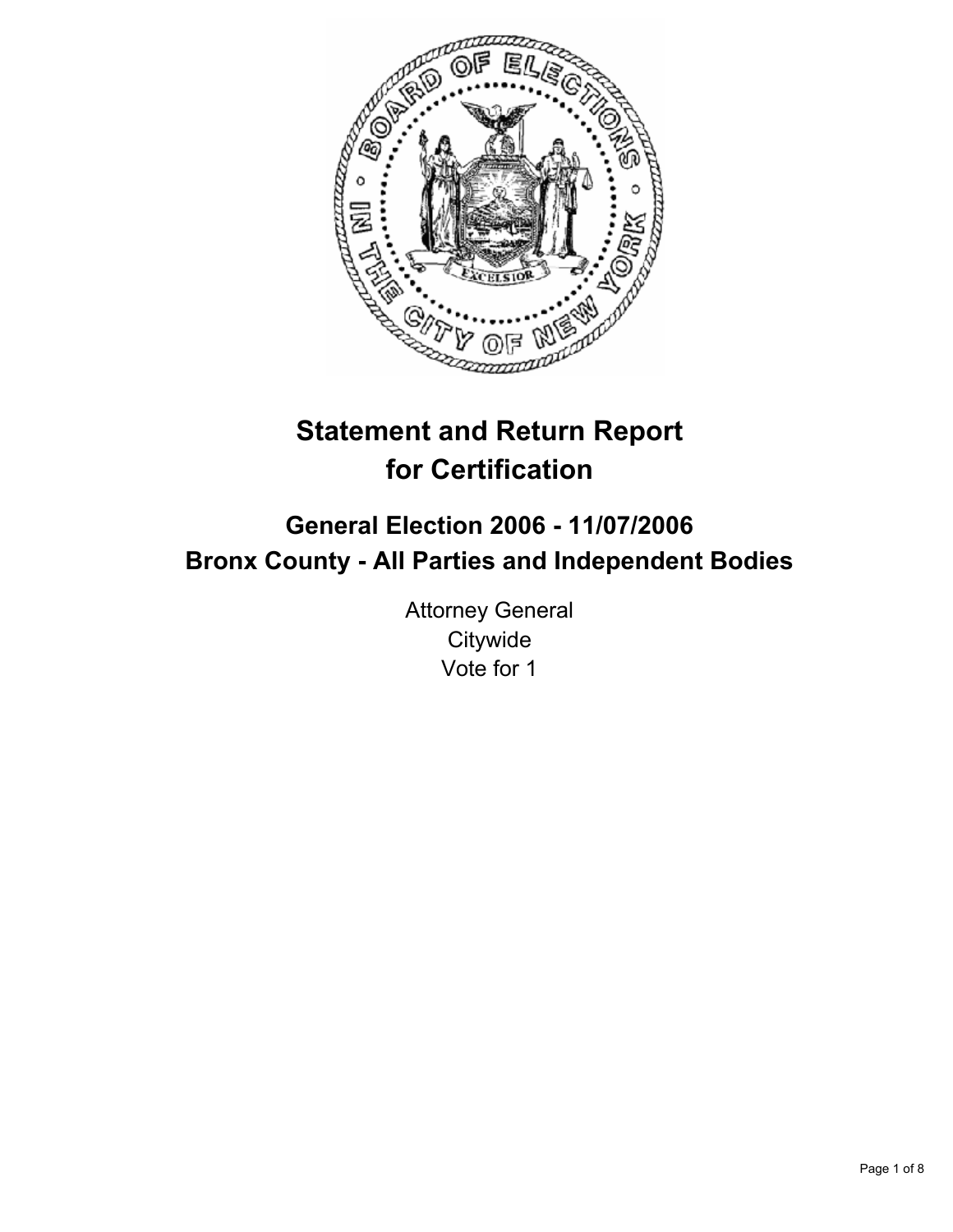

| PUBLIC COUNTER                     | 17,239 |  |
|------------------------------------|--------|--|
| <b>EMERGENCY</b>                   | 0      |  |
| ABSENTEE/MILITARY                  | 241    |  |
| <b>AFFIDAVIT</b>                   | 459    |  |
| <b>Total Ballots</b>               | 17,971 |  |
| <b>JEANINE PIRRO (REPUBLICAN)</b>  | 1,425  |  |
| ANDREW M CUOMO (DEMOCRATIC)        | 12,006 |  |
| JEANINE PIRRO (INDEPENDENCE)       | 384    |  |
| JEANINE PIRRO (CONSERVATIVE)       | 199    |  |
| ANDREW M CUOMO (WORKING FAMILIES)  | 710    |  |
| RACHEL TREICHLER (GREEN)           | 68     |  |
| CHRISTOPHER B GARVEY (LIBERTARIAN) | 45     |  |
| MARTIN KOPPEL (SOCIALIST WORKERS)  | 34     |  |
| <b>Total Votes</b>                 | 14,871 |  |
| Unrecorded                         | 3,100  |  |

| PUBLIC COUNTER                     | 13,113 |
|------------------------------------|--------|
| <b>EMERGENCY</b>                   | 0      |
| ABSENTEE/MILITARY                  | 221    |
| <b>AFFIDAVIT</b>                   | 350    |
| <b>Total Ballots</b>               | 13,720 |
| JEANINE PIRRO (REPUBLICAN)         | 578    |
| ANDREW M CUOMO (DEMOCRATIC)        | 9,735  |
| JEANINE PIRRO (INDEPENDENCE)       | 191    |
| JEANINE PIRRO (CONSERVATIVE)       | 113    |
| ANDREW M CUOMO (WORKING FAMILIES)  | 494    |
| RACHEL TREICHLER (GREEN)           | 46     |
| CHRISTOPHER B GARVEY (LIBERTARIAN) | 35     |
| MARTIN KOPPEL (SOCIALIST WORKERS)  | 42     |
| <b>Total Votes</b>                 | 11,234 |
| Unrecorded                         | 2.486  |
|                                    |        |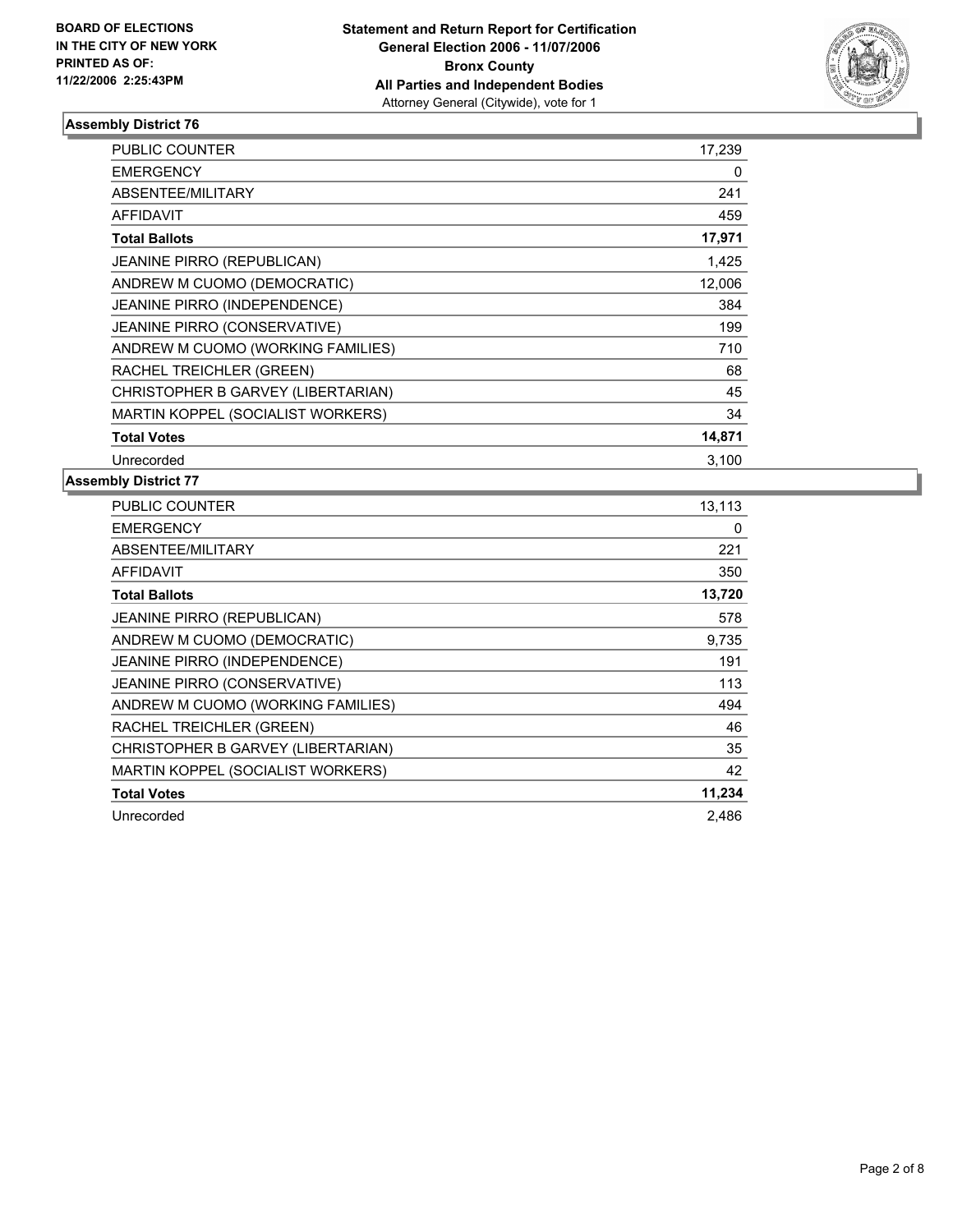

| <b>PUBLIC COUNTER</b>               | 11,425 |
|-------------------------------------|--------|
| <b>EMERGENCY</b>                    | 17     |
| ABSENTEE/MILITARY                   | 273    |
| <b>AFFIDAVIT</b>                    | 366    |
| <b>Total Ballots</b>                | 12,146 |
| <b>JEANINE PIRRO (REPUBLICAN)</b>   | 1,054  |
| ANDREW M CUOMO (DEMOCRATIC)         | 8,183  |
| JEANINE PIRRO (INDEPENDENCE)        | 207    |
| <b>JEANINE PIRRO (CONSERVATIVE)</b> | 130    |
| ANDREW M CUOMO (WORKING FAMILIES)   | 429    |
| RACHEL TREICHLER (GREEN)            | 78     |
| CHRISTOPHER B GARVEY (LIBERTARIAN)  | 35     |
| MARTIN KOPPEL (SOCIALIST WORKERS)   | 56     |
| DENISE ODONNEL (WRITE-IN)           |        |
| JOHN BRODERICK (WRITE-IN)           |        |
| <b>Total Votes</b>                  | 10,174 |
| Unrecorded                          | 1,972  |

| PUBLIC COUNTER                     | 14,991 |
|------------------------------------|--------|
| <b>EMERGENCY</b>                   | 9      |
| ABSENTEE/MILITARY                  | 255    |
| <b>AFFIDAVIT</b>                   | 396    |
| <b>Total Ballots</b>               | 15,678 |
| <b>JEANINE PIRRO (REPUBLICAN)</b>  | 753    |
| ANDREW M CUOMO (DEMOCRATIC)        | 10,828 |
| JEANINE PIRRO (INDEPENDENCE)       | 262    |
| JEANINE PIRRO (CONSERVATIVE)       | 149    |
| ANDREW M CUOMO (WORKING FAMILIES)  | 519    |
| RACHEL TREICHLER (GREEN)           | 37     |
| CHRISTOPHER B GARVEY (LIBERTARIAN) | 35     |
| MARTIN KOPPEL (SOCIALIST WORKERS)  | 47     |
| ALTON H. MADDOX JR. (WRITE-IN)     |        |
| CARLA THOMAS (WRITE-IN)            |        |
| <b>Total Votes</b>                 | 12,632 |
| Unrecorded                         | 3,046  |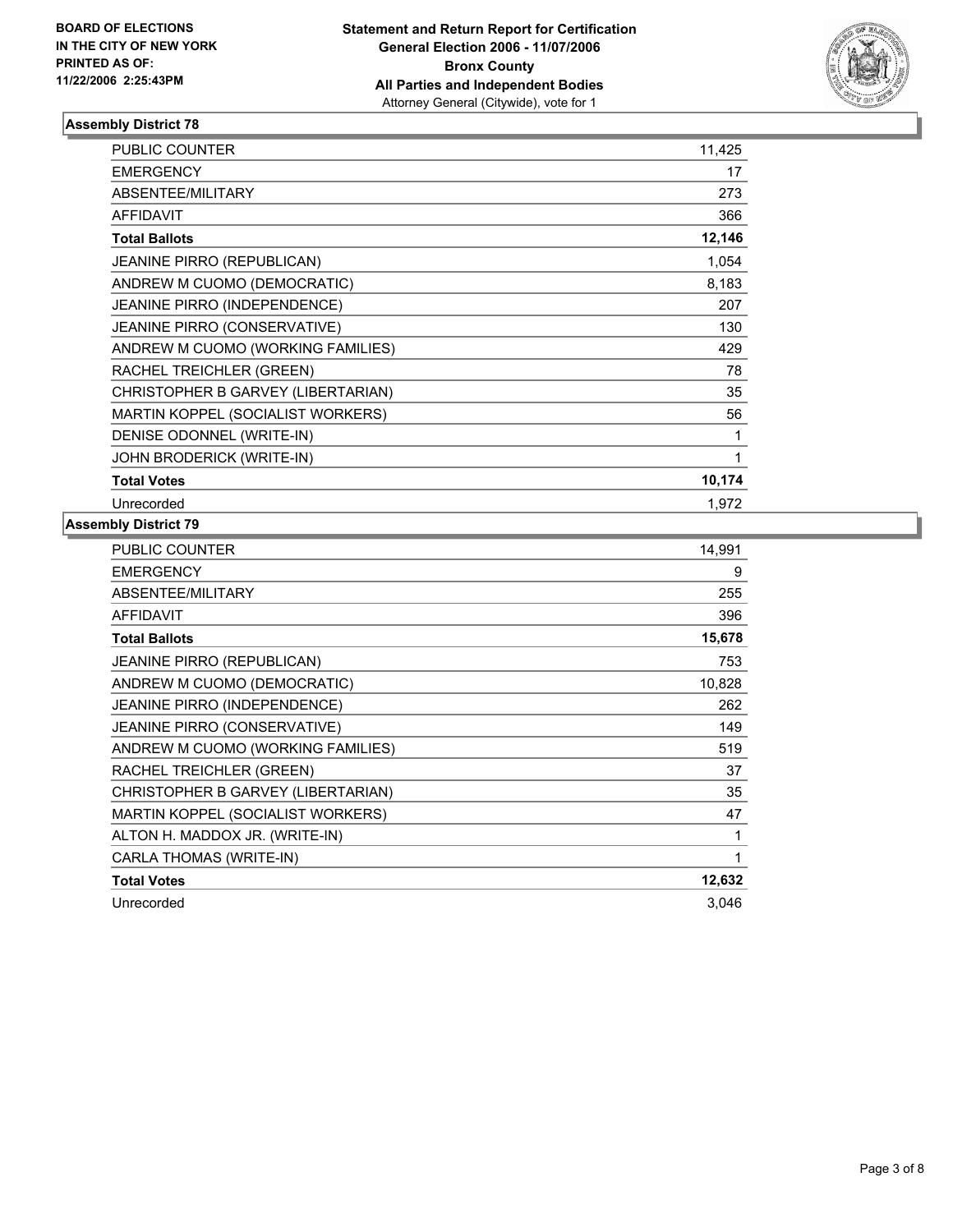

| <b>PUBLIC COUNTER</b>               | 16,708 |
|-------------------------------------|--------|
| <b>EMERGENCY</b>                    | 121    |
| ABSENTEE/MILITARY                   | 442    |
| <b>AFFIDAVIT</b>                    | 408    |
| <b>Total Ballots</b>                | 17,774 |
| <b>JEANINE PIRRO (REPUBLICAN)</b>   | 3,285  |
| ANDREW M CUOMO (DEMOCRATIC)         | 10,299 |
| JEANINE PIRRO (INDEPENDENCE)        | 442    |
| <b>JEANINE PIRRO (CONSERVATIVE)</b> | 377    |
| ANDREW M CUOMO (WORKING FAMILIES)   | 647    |
| RACHEL TREICHLER (GREEN)            | 135    |
| CHRISTOPHER B GARVEY (LIBERTARIAN)  | 56     |
| MARTIN KOPPEL (SOCIALIST WORKERS)   | 67     |
| CHARLES KING (WRITE-IN)             |        |
| RICHARD ALLEN CHAN (WRITE-IN)       |        |
| <b>Total Votes</b>                  | 15,310 |
| Unrecorded                          | 2.464  |

| <b>PUBLIC COUNTER</b>              | 22,272 |
|------------------------------------|--------|
| <b>EMERGENCY</b>                   | 114    |
| ABSENTEE/MILITARY                  | 818    |
| <b>AFFIDAVIT</b>                   | 510    |
| <b>Total Ballots</b>               | 23,964 |
| JEANINE PIRRO (REPUBLICAN)         | 3,787  |
| ANDREW M CUOMO (DEMOCRATIC)        | 14,423 |
| JEANINE PIRRO (INDEPENDENCE)       | 613    |
| JEANINE PIRRO (CONSERVATIVE)       | 487    |
| ANDREW M CUOMO (WORKING FAMILIES)  | 1,096  |
| RACHEL TREICHLER (GREEN)           | 338    |
| CHRISTOPHER B GARVEY (LIBERTARIAN) | 133    |
| MARTIN KOPPEL (SOCIALIST WORKERS)  | 110    |
| ROBERT F. KENNEDY JR (WRITE-IN)    |        |
| THOMAS MACGREGOR (WRITE-IN)        |        |
| <b>Total Votes</b>                 | 20,989 |
| Unrecorded                         | 2,975  |
|                                    |        |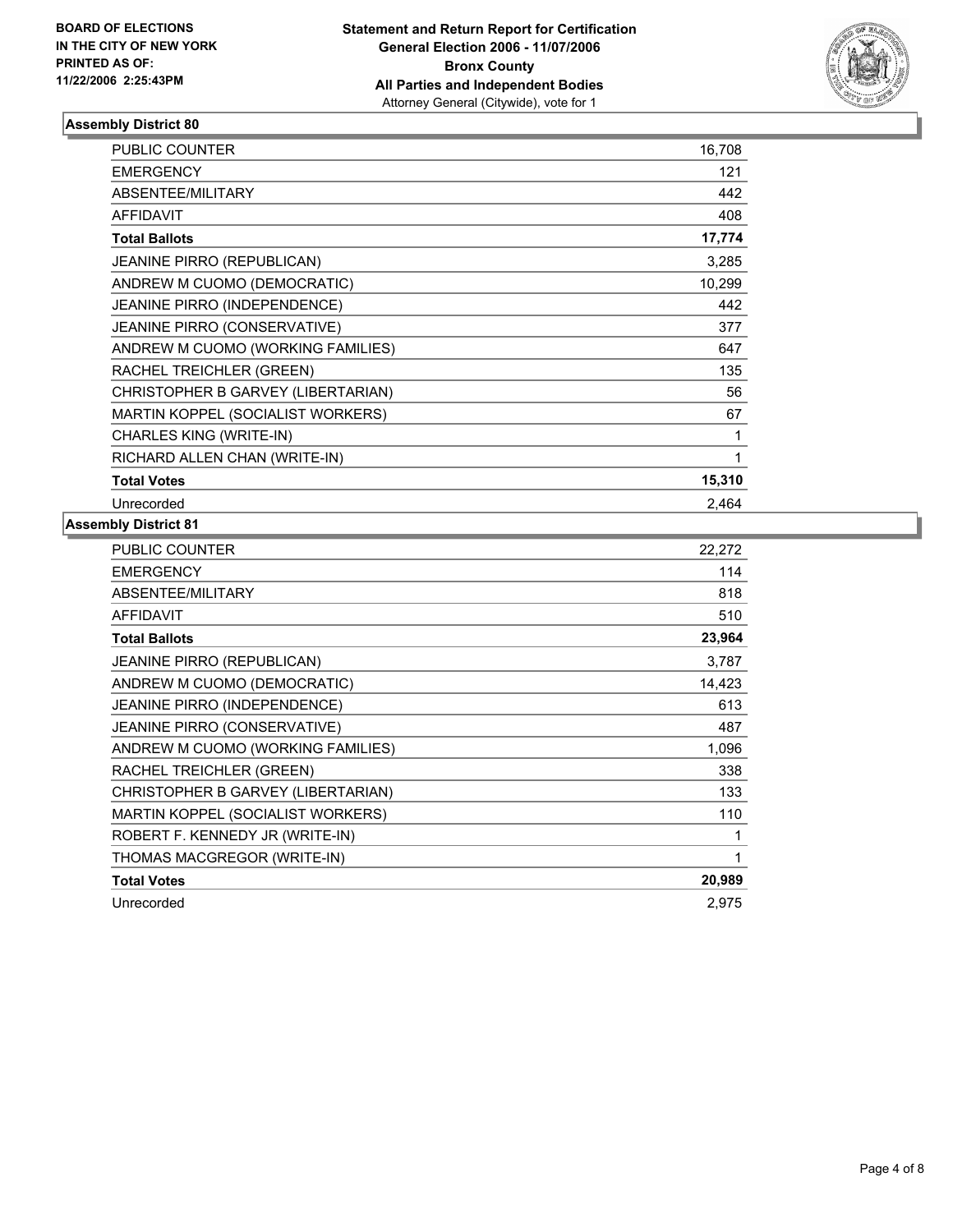

| <b>PUBLIC COUNTER</b>               | 24,299 |  |
|-------------------------------------|--------|--|
| <b>EMERGENCY</b>                    | 27     |  |
| ABSENTEE/MILITARY                   | 622    |  |
| AFFIDAVIT                           | 378    |  |
| <b>Total Ballots</b>                | 25,396 |  |
| <b>JEANINE PIRRO (REPUBLICAN)</b>   | 4,873  |  |
| ANDREW M CUOMO (DEMOCRATIC)         | 14,753 |  |
| JEANINE PIRRO (INDEPENDENCE)        | 694    |  |
| <b>JEANINE PIRRO (CONSERVATIVE)</b> | 666    |  |
| ANDREW M CUOMO (WORKING FAMILIES)   | 1,019  |  |
| RACHEL TREICHLER (GREEN)            | 151    |  |
| CHRISTOPHER B GARVEY (LIBERTARIAN)  | 84     |  |
| MARTIN KOPPEL (SOCIALIST WORKERS)   | 52     |  |
| <b>Total Votes</b>                  | 22,292 |  |
| Unrecorded                          | 3.104  |  |

| PUBLIC COUNTER                     | 17,871 |
|------------------------------------|--------|
| <b>EMERGENCY</b>                   | 36     |
| ABSENTEE/MILITARY                  | 366    |
| <b>AFFIDAVIT</b>                   | 485    |
| <b>Total Ballots</b>               | 18,807 |
| <b>JEANINE PIRRO (REPUBLICAN)</b>  | 996    |
| ANDREW M CUOMO (DEMOCRATIC)        | 14,008 |
| JEANINE PIRRO (INDEPENDENCE)       | 361    |
| JEANINE PIRRO (CONSERVATIVE)       | 135    |
| ANDREW M CUOMO (WORKING FAMILIES)  | 618    |
| RACHEL TREICHLER (GREEN)           | 62     |
| CHRISTOPHER B GARVEY (LIBERTARIAN) | 26     |
| MARTIN KOPPEL (SOCIALIST WORKERS)  | 37     |
| <b>Total Votes</b>                 | 16,243 |
| Unrecorded                         | 2,564  |
|                                    |        |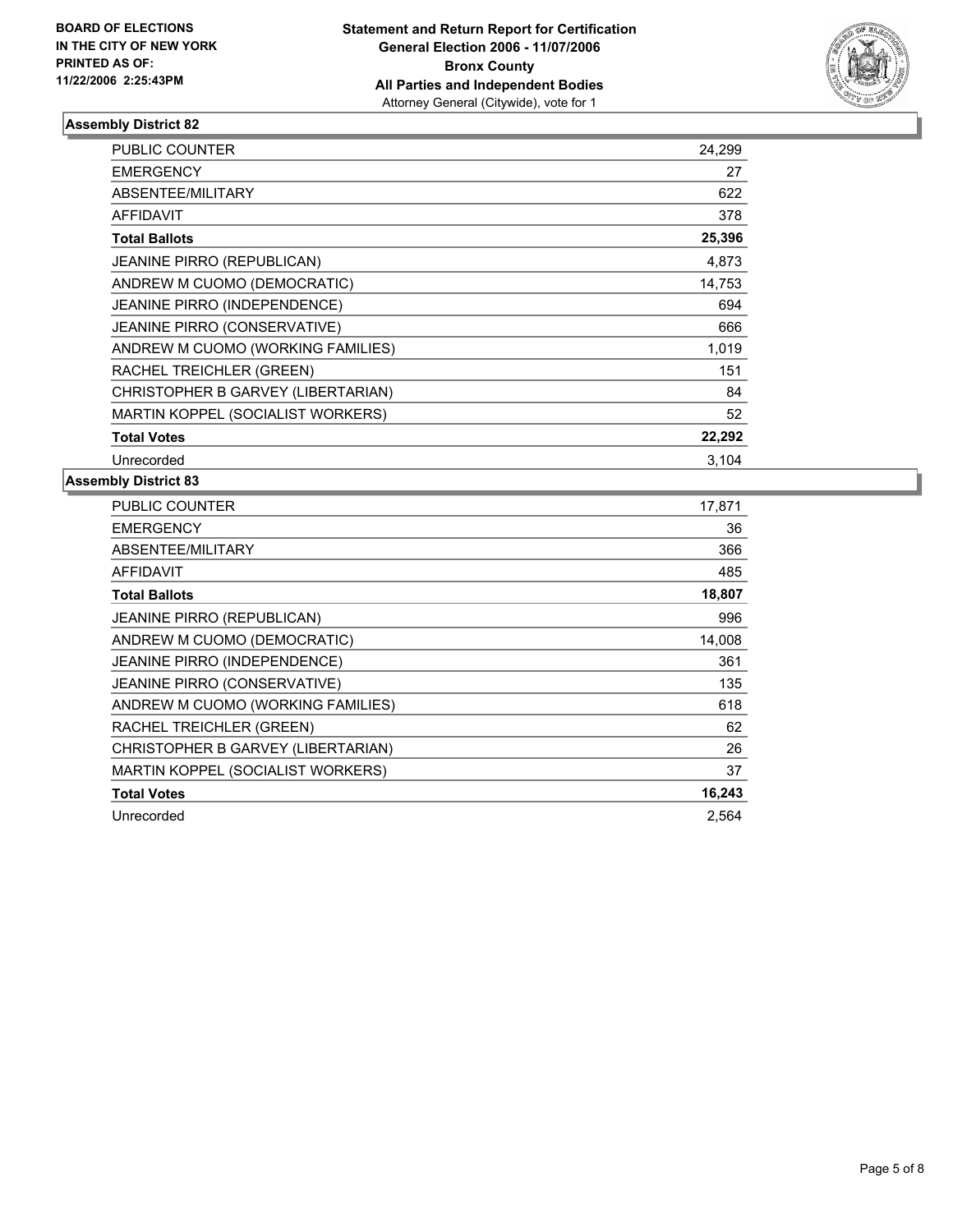

| <b>PUBLIC COUNTER</b>              | 14,419 |
|------------------------------------|--------|
| <b>EMERGENCY</b>                   | 16     |
| ABSENTEE/MILITARY                  | 126    |
| <b>AFFIDAVIT</b>                   | 286    |
| <b>Total Ballots</b>               | 14,863 |
| <b>JEANINE PIRRO (REPUBLICAN)</b>  | 598    |
| ANDREW M CUOMO (DEMOCRATIC)        | 9,750  |
| JEANINE PIRRO (INDEPENDENCE)       | 204    |
| JEANINE PIRRO (CONSERVATIVE)       | 113    |
| ANDREW M CUOMO (WORKING FAMILIES)  | 574    |
| RACHEL TREICHLER (GREEN)           | 57     |
| CHRISTOPHER B GARVEY (LIBERTARIAN) | 23     |
| MARTIN KOPPEL (SOCIALIST WORKERS)  | 43     |
| <b>Total Votes</b>                 | 11,362 |
| Unrecorded                         | 3,501  |

| PUBLIC COUNTER                     | 13,906 |
|------------------------------------|--------|
| <b>EMERGENCY</b>                   | 14     |
| ABSENTEE/MILITARY                  | 140    |
| <b>AFFIDAVIT</b>                   | 342    |
| <b>Total Ballots</b>               | 14,422 |
| JEANINE PIRRO (REPUBLICAN)         | 732    |
| ANDREW M CUOMO (DEMOCRATIC)        | 9,665  |
| JEANINE PIRRO (INDEPENDENCE)       | 252    |
| JEANINE PIRRO (CONSERVATIVE)       | 129    |
| ANDREW M CUOMO (WORKING FAMILIES)  | 503    |
| RACHEL TREICHLER (GREEN)           | 41     |
| CHRISTOPHER B GARVEY (LIBERTARIAN) | 21     |
| MARTIN KOPPEL (SOCIALIST WORKERS)  | 32     |
| <b>Total Votes</b>                 | 11,375 |
| Unrecorded                         | 3,047  |
|                                    |        |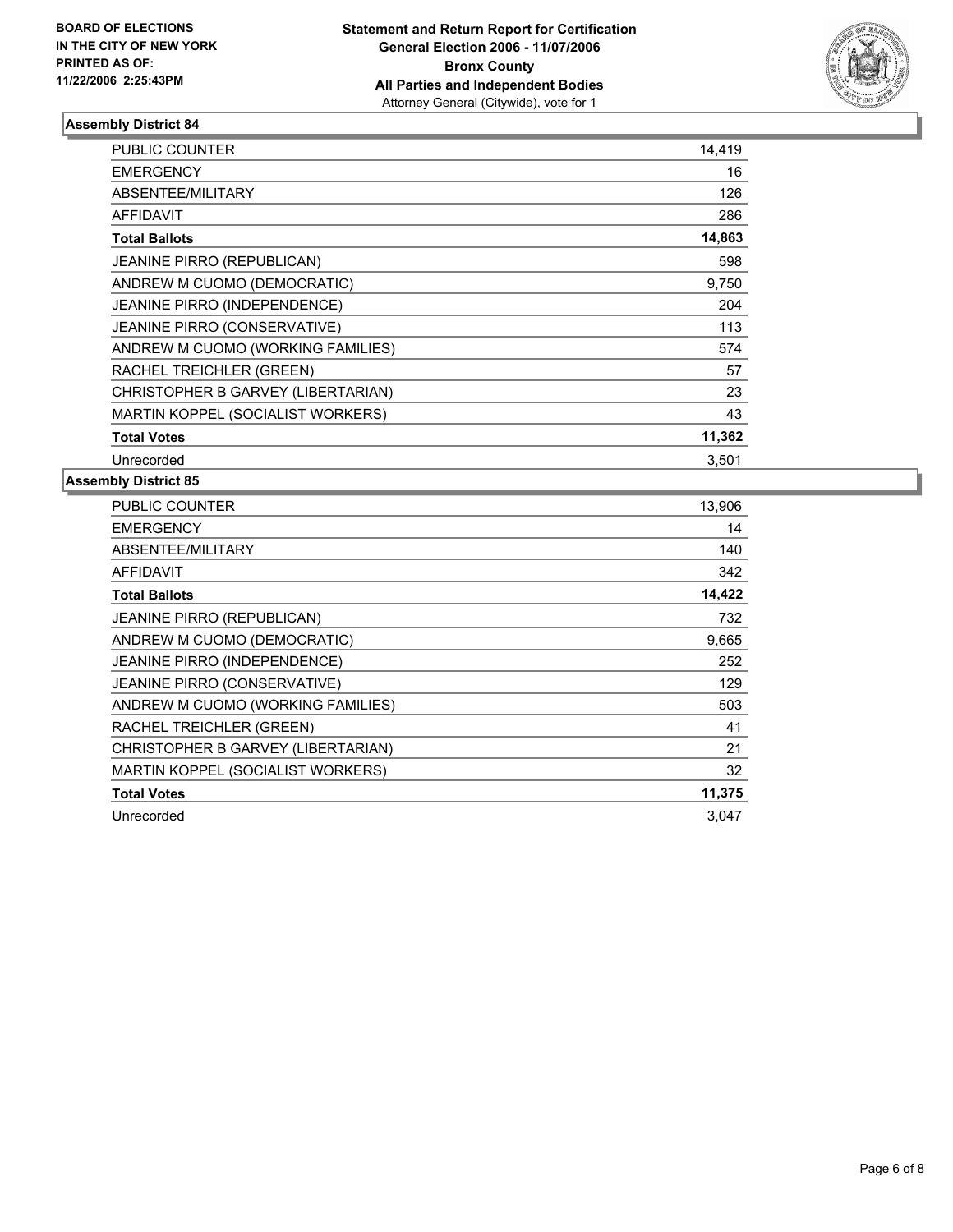

| PUBLIC COUNTER                      | 11,136 |
|-------------------------------------|--------|
| <b>EMERGENCY</b>                    | 2      |
| ABSENTEE/MILITARY                   | 127    |
| AFFIDAVIT                           | 327    |
| <b>Total Ballots</b>                | 11,642 |
| <b>JEANINE PIRRO (REPUBLICAN)</b>   | 529    |
| ANDREW M CUOMO (DEMOCRATIC)         | 8,093  |
| <b>JEANINE PIRRO (INDEPENDENCE)</b> | 147    |
| JEANINE PIRRO (CONSERVATIVE)        | 95     |
| ANDREW M CUOMO (WORKING FAMILIES)   | 319    |
| RACHEL TREICHLER (GREEN)            | 28     |
| CHRISTOPHER B GARVEY (LIBERTARIAN)  | 33     |
| MARTIN KOPPEL (SOCIALIST WORKERS)   | 26     |
| <b>Total Votes</b>                  | 9,270  |
| Unrecorded                          | 2.372  |